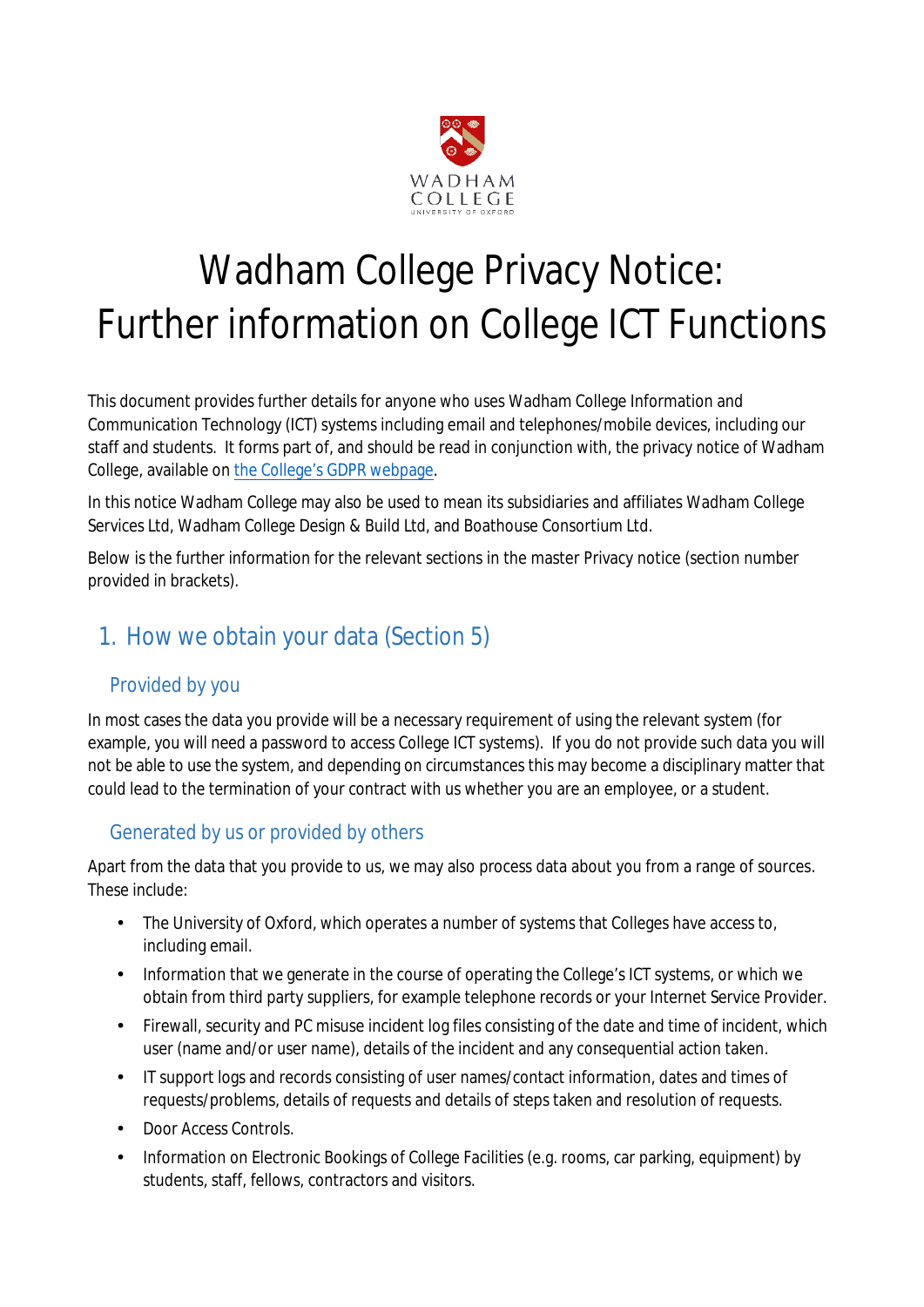• Data that Students or Fellows choose to store in personal data storage areas on College Servers (e.g. student work, research, administration).

# 2. Details of our processing activities, including our lawful basis for processing (Section 9)

The law requires that we provide you with information about the purpose for which we process your data and the related lawful basis. Examples of the ways in which we process your data are as follows:

The lawful grounds on which we process your data are normally the following:

- Processing is necessary for the purposes of our or someone else's legitimate interests, except where overridden by your data protection rights and freedoms. For example, the College has a legitimate interest in maintaining the integrity of its systems, to investigate misuse and taking action to prevent misuse recurring.
- Processing is necessary for compliance with a legal obligation. The College has security and accountability obligations under data protection laws.
- In the case of staff and students, processing is necessary for performance of our contract with you.

Where Special Category data or data relating to criminal convictions or allegations is processed, this will be as set out in the Further information relevant to the relationship which we have with you. Our grounds for processing Special Category data are provided in a detailed record of our processing activity available from the Data Protection Officer (see Section 4 below).

## 3. How long we keep your data (Section 12)

We retain your personal information for as long as necessary to fulfil the purposes for which it was collected, including for the purpose of satisfying any legal, accounting or reporting requirements.

The retention period, will depend on the category of the data. As a general guide, our expected retention periods are as follows:

| 3 months after expiry of the University card                                                         | Data stored in students' home folders                                                                                                                       |
|------------------------------------------------------------------------------------------------------|-------------------------------------------------------------------------------------------------------------------------------------------------------------|
| 1 year                                                                                               | Login information, internet use logs,<br>Door access controls<br><b>Electronic bookings for College facilities</b><br><b>Backups of servers and systems</b> |
| After 1 year of inactivity                                                                           | Information on College members for IT systems (University<br>card details; email address etc)<br>Device information                                         |
| Normally retained for 3 years and deleted in the<br>4th year, but may be retained for up to 7 years. | <b>IT</b> support logs                                                                                                                                      |
| 7 years                                                                                              | Firewall, security and PC misuse incidents<br>Records of telephone calls (and invoices)                                                                     |
| 7 years after expiry of the University card                                                          | Data stored in Fellows' home folders                                                                                                                        |
| As long as you are entitled to use the College<br>systems plus 1 year                                | Password and access level information                                                                                                                       |